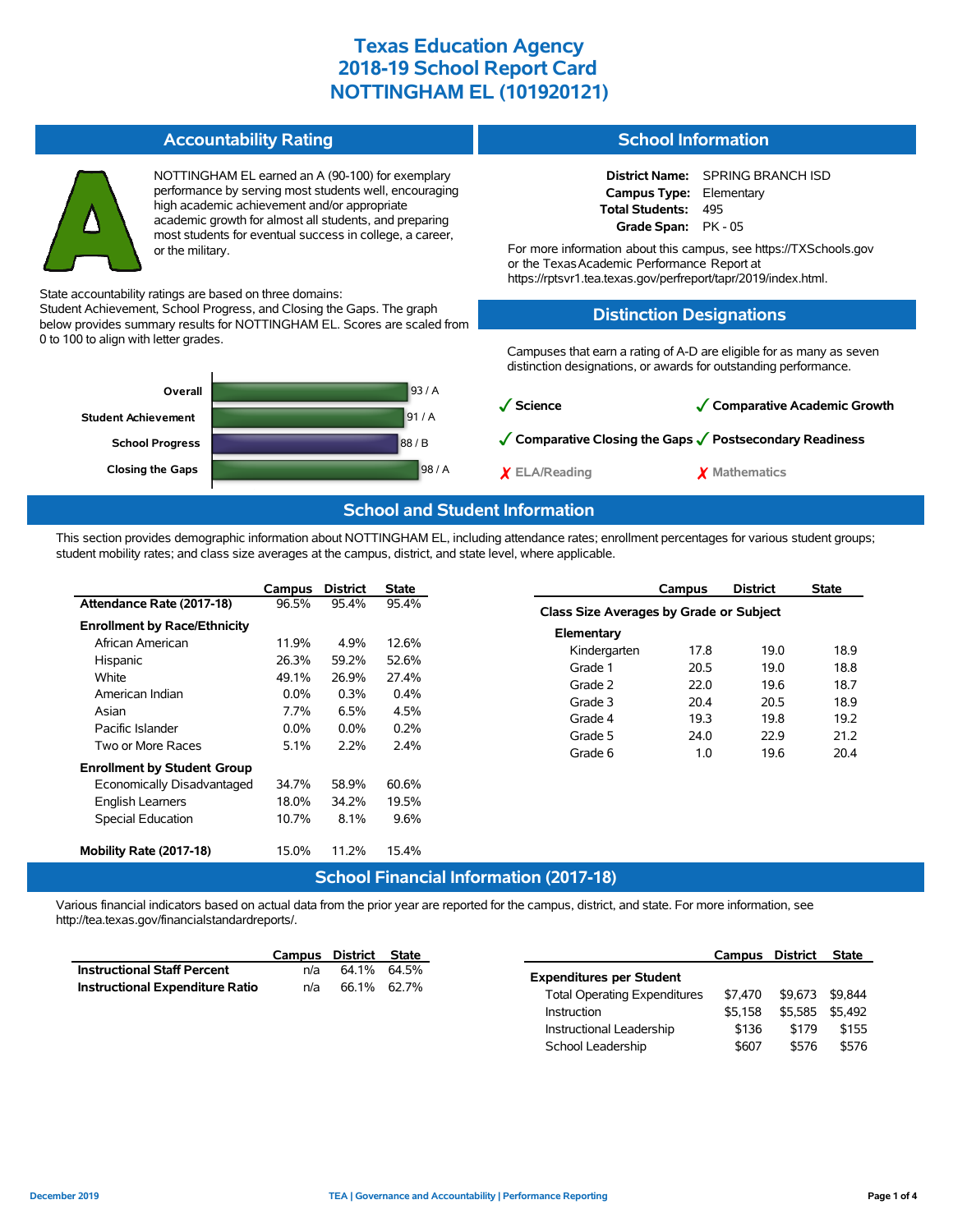# **Texas Education Agency 2018-19 School Report Card NOTTINGHAM EL (101920121)**

### **STAAR Outcomes**

This section provides STAAR performance and Academic Growth outcomes. Academic Growth measures whether students are maintaining performance or improving from year to year.

|                                                                                |      |       |     |     |                                   |     |       |                          |        |                          | Two or |        |
|--------------------------------------------------------------------------------|------|-------|-----|-----|-----------------------------------|-----|-------|--------------------------|--------|--------------------------|--------|--------|
|                                                                                |      |       |     |     | African                           |     |       | American                 |        | <b>Pacific</b>           | More   | Econ   |
|                                                                                |      | State |     |     | District Campus American Hispanic |     | White | Indian                   | Asian  | <b>Islander</b>          | Races  | Disadv |
| STAAR Performance Rates at Approaches Grade Level or Above (All Grades Tested) |      |       |     |     |                                   |     |       |                          |        |                          |        |        |
| All Subjects                                                                   | 2019 | 78%   | 76% | 85% | 62%                               | 79% | 94%   | $\overline{\phantom{a}}$ | 94%    | $\blacksquare$           | 82%    | 70%    |
|                                                                                | 2018 | 77%   | 74% | 76% | 60%                               | 73% | 82%   | $\overline{\phantom{a}}$ | 88%    | $\overline{\phantom{a}}$ | 85%    | 64%    |
| ELA/Reading                                                                    | 2019 | 75%   | 72% | 86% | 65%                               | 79% | 94%   | $\overline{a}$           | 94%    | $\overline{a}$           | 91%    | 74%    |
|                                                                                | 2018 | 74%   | 71% | 80% | 70%                               | 74% | 82%   | $\overline{a}$           | 94%    | $\overline{\phantom{a}}$ | 100%   | 67%    |
| <b>Mathematics</b>                                                             | 2019 | 82%   | 80% | 87% | 65%                               | 85% | 94%   | $\overline{a}$           | 94%    | $\overline{a}$           | 73%    | 74%    |
|                                                                                | 2018 | 81%   | 78% | 81% | 66%                               | 82% | 85%   | $\frac{1}{2}$            | 89%    | $\overline{a}$           | 71%    | 69%    |
| Writing                                                                        | 2019 | 68%   | 67% | 78% | 33%                               | 63% | 92%   | $\blacksquare$           | $\ast$ | $\blacksquare$           | $\ast$ | 52%    |
|                                                                                | 2018 | 66%   | 64% | 60% | 19%                               | 63% | 71%   | $\overline{\phantom{a}}$ | 78%    |                          | $\ast$ | 40%    |
| Science                                                                        | 2019 | 81%   | 80% | 83% | 64%                               | 74% | 93%   | $\overline{\phantom{a}}$ | 90%    |                          | $\ast$ | 64%    |
|                                                                                | 2018 | 80%   | 77% | 73% | 69%                               | 59% | 84%   | $\overline{\phantom{a}}$ | 80%    |                          | $\ast$ | 68%    |
| STAAR Performance Rates at Meets Grade Level or Above (All Grades Tested)      |      |       |     |     |                                   |     |       |                          |        |                          |        |        |
| <b>All Subjects</b>                                                            | 2019 | 50%   | 51% | 62% | 33%                               | 54% | 74%   | $\overline{a}$           | 60%    | $\overline{a}$           | 54%    | 44%    |
|                                                                                | 2018 | 48%   | 48% | 56% | 38%                               | 47% | 68%   | $\frac{1}{2}$            | 67%    | $\overline{\phantom{a}}$ | 45%    | 47%    |
| ELA/Reading                                                                    | 2019 | 48%   | 49% | 60% | 35%                               | 57% | 73%   | $\overline{a}$           | 35%    | $\blacksquare$           | 55%    | 46%    |
|                                                                                | 2018 | 46%   | 47% | 60% | 42%                               | 49% | 73%   | $\overline{\phantom{a}}$ | 53%    | $\overline{a}$           | 71%    | 46%    |
| Mathematics                                                                    | 2019 | 52%   | 53% | 67% | 35%                               | 56% | 80%   | $\blacksquare$           | 82%    | $\blacksquare$           | 64%    | 45%    |
|                                                                                | 2018 | 50%   | 49% | 60% | 43%                               | 52% | 68%   | $\blacksquare$           | 83%    | $\blacksquare$           | 43%    | 52%    |
| Writing                                                                        | 2019 | 38%   | 40% | 47% | 17%                               | 37% | 59%   | $\overline{\phantom{a}}$ | $\ast$ | $\overline{a}$           | $\ast$ | 30%    |
|                                                                                | 2018 | 41%   | 41% | 39% | 19%                               | 32% | 50%   | $\overline{a}$           | 67%    |                          | $\ast$ | 35%    |
| Science                                                                        | 2019 | 54%   | 55% | 63% | 36%                               | 58% | 76%   | $\overline{\phantom{a}}$ | 70%    |                          | $\ast$ | 48%    |
|                                                                                | 2018 | 51%   | 51% | 54% | 38%                               | 41% | 72%   | $\overline{a}$           | 60%    |                          | $\ast$ | 50%    |
| STAAR Performance Rates at Masters Grade Level (All Grades Tested)             |      |       |     |     |                                   |     |       |                          |        |                          |        |        |
| All Subjects                                                                   | 2019 | 24%   | 25% | 39% | 20%                               | 29% | 50%   | L,                       | 40%    | $\overline{a}$           | 39%    | 24%    |
|                                                                                | 2018 | 22%   | 22% | 32% | 15%                               | 21% | 43%   | $\overline{a}$           | 49%    | $\overline{a}$           | 30%    | 26%    |
| ELA/Reading                                                                    | 2019 | 21%   | 21% | 39% | 27%                               | 28% | 51%   | $\blacksquare$           | 18%    | $\blacksquare$           | 45%    | 24%    |
|                                                                                | 2018 | 19%   | 20% | 35% | 15%                               | 21% | 49%   | $\overline{a}$           | 41%    | $\overline{a}$           | 43%    | 26%    |
| Mathematics                                                                    | 2019 | 26%   | 27% | 47% | 12%                               | 39% | 56%   | $\blacksquare$           | 71%    | $\blacksquare$           | 45%    | 26%    |
|                                                                                | 2018 | 24%   | 22% | 38% | 14%                               | 27% | 48%   | $\blacksquare$           | 67%    | $\blacksquare$           | 29%    | 32%    |
| Writing                                                                        | 2019 | 14%   | 17% | 16% | 17%                               | 11% | 22%   | $\overline{\phantom{0}}$ | $\ast$ | $\overline{a}$           | $\ast$ | $9\%$  |
|                                                                                | 2018 | 13%   | 16% | 18% | 13%                               | 16% | 21%   | $\overline{a}$           | 33%    | $\overline{a}$           | $\ast$ | 16%    |
| Science                                                                        | 2019 | 25%   | 28% | 39% | 27%                               | 21% | 55%   | $\blacksquare$           | 40%    | $\blacksquare$           | $\ast$ | 32%    |
|                                                                                | 2018 | 23%   | 23% | 24% | 23%                               | 9%  | 32%   | $\overline{\phantom{a}}$ | 40%    | $\overline{\phantom{a}}$ | $\ast$ | 20%    |
| <b>Academic Growth Score (All Grades Tested)</b>                               |      |       |     |     |                                   |     |       |                          |        |                          |        |        |
| <b>Both Subjects</b>                                                           | 2019 | 69    | 70  | 80  | 64                                | 83  | 80    |                          | 98     |                          | 70     | 74     |
|                                                                                | 2018 | 69    | 70  | 77  | 74                                | 73  | 79    | $\overline{a}$           | 88     | $\blacksquare$           | 85     | 76     |
| ELA/Reading                                                                    | 2019 | 68    | 69  | 78  | 74                                | 86  | 73    | $\overline{a}$           | 96     | $\overline{a}$           | 60     | 78     |
|                                                                                | 2018 | 69    | 70  | 81  | 76                                | 75  | 84    | $\overline{\phantom{a}}$ | 92     | $\blacksquare$           | 90     | 81     |
| Mathematics                                                                    | 2019 | 70    | 71  | 82  | 56                                | 80  | 88    | $\overline{\phantom{a}}$ | 100    | $\overline{\phantom{a}}$ | 80     | 71     |
|                                                                                | 2018 | 70    | 69  | 74  | 71                                | 72  | 73    | $\overline{a}$           | 85     | $\overline{a}$           | 80     | 71     |

? Indicates that the data for this item were statistically improbable or were reported outside a reasonable range.<br>- Indicates zero observations reported for this group.<br>\* Indicates results are masked due to small numbers